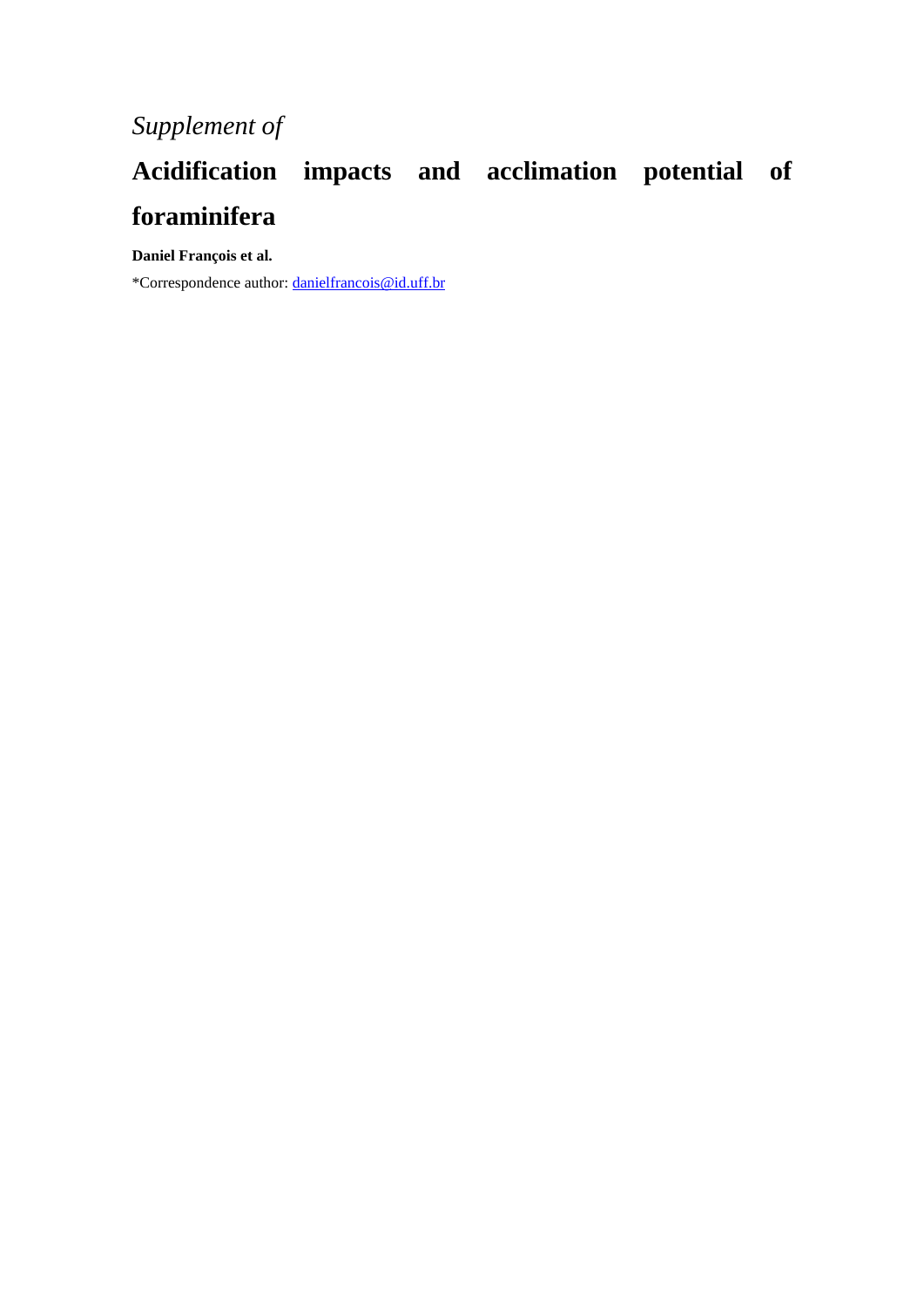**Figure S1 -** Relationships between Ω-Calcite and (a) Shannon-Weiner Diversity Index, (b) foraminiferal density, (c) Pielou's evenness, and (d) species richness. The black lines represent second-order polynomial model fits, and grey areas mark 95 % confidence intervals. Dashed lines demark predicted pH values at the end of this century following the Coupled Model Intercomparison Project Phase Six (CMIP6) predictions for Shared Socioeconomic Pathways (SSP1-2.6: 8.01 pH units; SSP2-4.5: 7.91 pH units; SSP3-7.0: 7.82 pH units, and SSP4: 7.73 pH units).

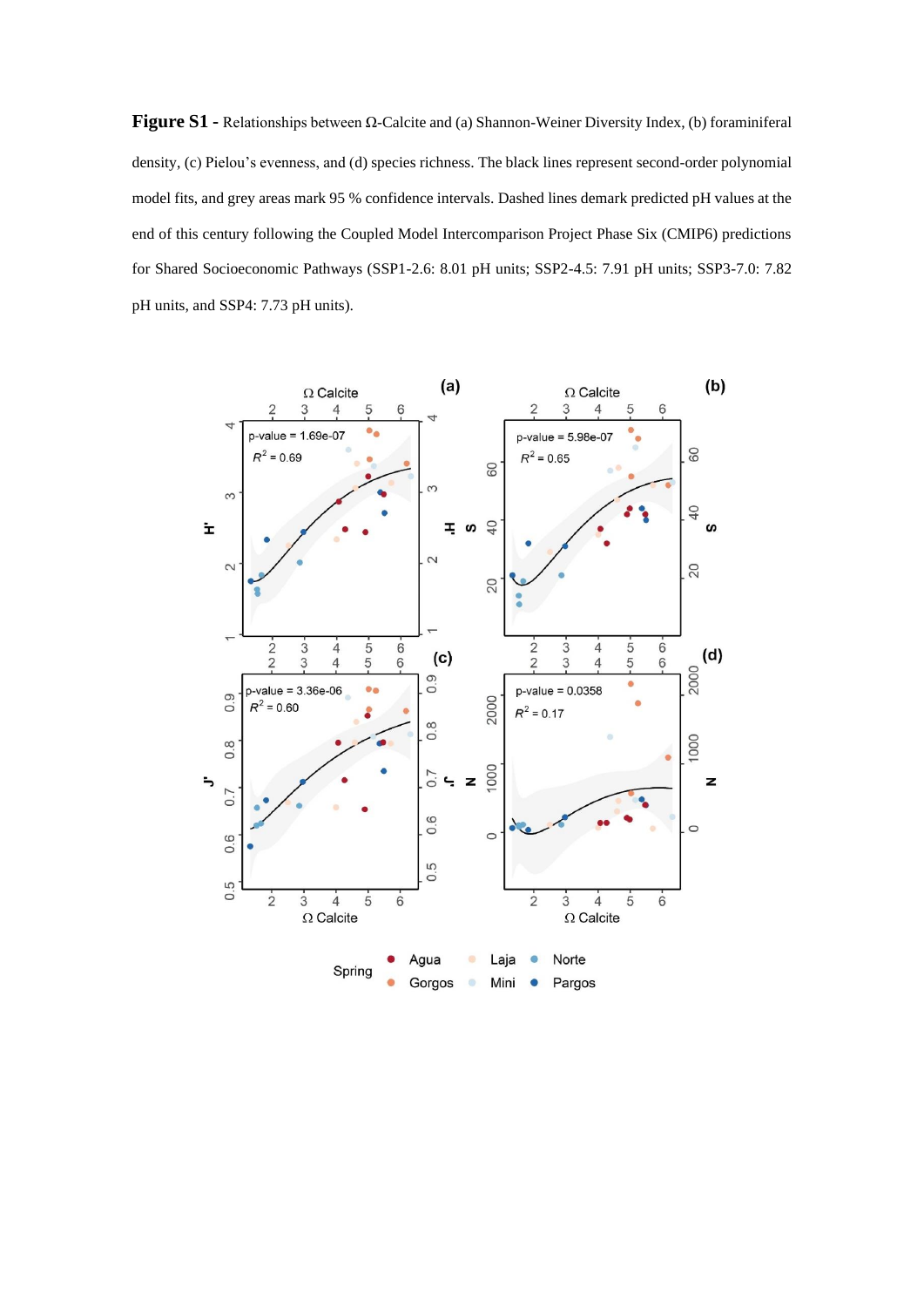| Sample<br>ID   | Agglutinated<br>(%) | Opportunistic<br>$(\%)$ | Small<br>miliolids<br>$(\% )$ | Small<br>rotaliids<br>$(\%)$ | Symbiont<br>bearing<br>$(\% )$ |
|----------------|---------------------|-------------------------|-------------------------------|------------------------------|--------------------------------|
| $\mathbf{1}$   | 9.1                 | 0.0                     | 27.8                          | 37.5                         | 25.6                           |
| $\overline{c}$ | 16.4                | 0.0                     | 45.3                          | 18.8                         | 19.5                           |
| 3              | 11.6                | 0.0                     | 47.3                          | 21.4                         | 19.6                           |
| $\overline{4}$ | 15.2                | 0.0                     | 31.9                          | 35.1                         | 17.8                           |
| 6              | 19.5                | 0.0                     | 18.4                          | 11.4                         | 50.8                           |
| $\tau$         | 9.8                 | 0.6                     | 20.2                          | 23.1                         | 46.2                           |
| 8              | 10.7                | 0.4                     | 22.2                          | 20.4                         | 46.2                           |
| 9              | 7.6                 | 0.7                     | 22.9                          | 28.4                         | 40.4                           |
| 10             | 6.3                 | 0.7                     | 20.1                          | 25.0                         | 47.8                           |
| 12             | 7.3                 | 2.2                     | 37.7                          | 20.5                         | 31.9                           |
| 13             | 4.0                 | 2.4                     | 37.3                          | 26.5                         | 29.7                           |
| 14             | 2.3                 | 1.2                     | 46.7                          | 26.5                         | 23.3                           |
| 15             | 2.2                 | 4.0                     | 42.0                          | 27.6                         | 24.2                           |
| 16             | 9.1                 | 0.0                     | 31.0                          | 34.5                         | 25.4                           |
| 17             | 11.0                | 1.9                     | 41.6                          | 24.0                         | 21.4                           |
| 18             | 8.3                 | 0.5                     | 37.6                          | 28.8                         | 24.9                           |
| 19             | 8.4                 | 1.9                     | 30.4                          | 34.6                         | 24.3                           |
| 20             | 5.1                 | 2.6                     | 38.7                          | 20.9                         | 32.3                           |
| 21             | 1.5                 | 0.4                     | 22.7                          | 61.7                         | 13.6                           |
| 22             | 1.3                 | 0.4                     | 35.0                          | 50.9                         | 12.4                           |
| 23             | 1.6                 | 0.0                     | 40.5                          | 42.1                         | 15.9                           |
| 24             | 1.2                 | 1.2                     | 58.5                          | 28.9                         | 10.3                           |
| 25             | 0.0                 | 1.4                     | 39.5                          | 44.9                         | 14.1                           |
| 44             | 9.5                 | 1.3                     | 33.2                          | 32.8                         | 23.3                           |
| 45             | 10.5                | 3.5                     | 36.8                          | 31.4                         | 17.8                           |
| 46             | 6.5                 | 1.6                     | 34.5                          | 38.3                         | 18.9                           |

**Table S1 - Raw data of functional and test type groups.**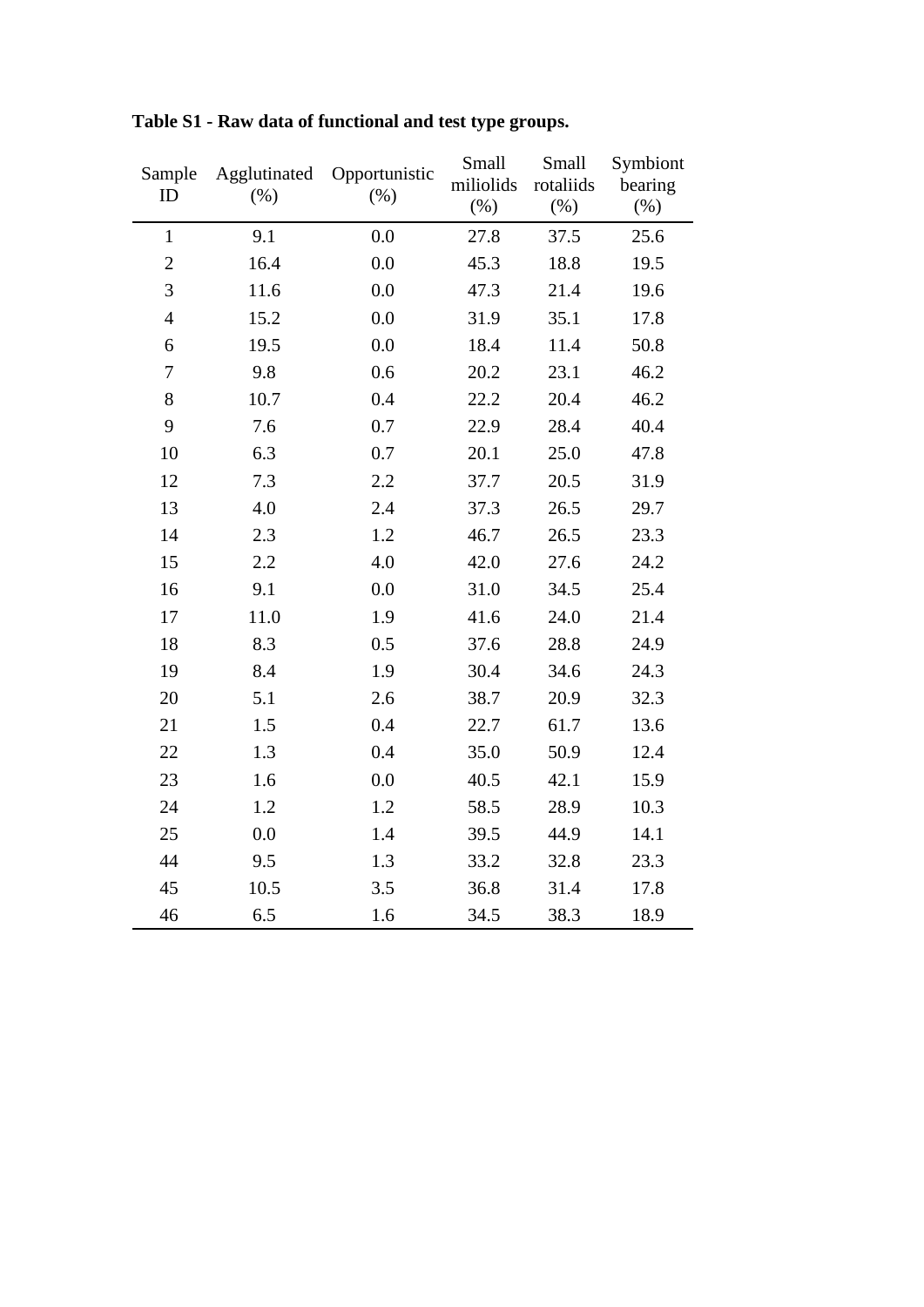| Assemblage                                                                                                                                                                                                                                                                                                                                                                                                                     | Av.<br>similarity: | Species                         | Av.Abund | Av.Sim | Contrib%       | Cum.% |
|--------------------------------------------------------------------------------------------------------------------------------------------------------------------------------------------------------------------------------------------------------------------------------------------------------------------------------------------------------------------------------------------------------------------------------|--------------------|---------------------------------|----------|--------|----------------|-------|
| $\rm{a}$                                                                                                                                                                                                                                                                                                                                                                                                                       | 82.14              | Archaias angulatus              | 6.8      | 24.7   | 30             | 30    |
|                                                                                                                                                                                                                                                                                                                                                                                                                                |                    | Quinqueloculina tricarinata     | 3.6      | 12.3   | 15             | 45    |
|                                                                                                                                                                                                                                                                                                                                                                                                                                |                    | Rotorbinella rosea              | 3.6      | 10.7   | 13             | 58    |
|                                                                                                                                                                                                                                                                                                                                                                                                                                |                    | Cyclorbiculina compressa        | 2.7      | 9.5    | 12             | 70    |
|                                                                                                                                                                                                                                                                                                                                                                                                                                |                    | Amphistegina gibbosa            | 2.7      | 8.6    | 10             | 80    |
|                                                                                                                                                                                                                                                                                                                                                                                                                                |                    | Valvulina oviedoiana            | 2.3      | 7.8    | 9              | 90    |
|                                                                                                                                                                                                                                                                                                                                                                                                                                |                    | Quinqueloculina disparilis      | 1.6      | 4.8    | 6              | 95    |
| $\mathbf b$                                                                                                                                                                                                                                                                                                                                                                                                                    | 75.36              | Archaias angulatus              | 4.4      | 16.5   | 22             | 22    |
|                                                                                                                                                                                                                                                                                                                                                                                                                                |                    | Amphistegina gibbosa            | 3.4      | 14.5   | 19             | 41    |
|                                                                                                                                                                                                                                                                                                                                                                                                                                |                    | Rotorbinella rosea              | 1.5      | 6.8    | 9              | 50    |
|                                                                                                                                                                                                                                                                                                                                                                                                                                |                    | Valvulina oviedoiana            | 1.9      | 6.6    | 9              | 59    |
|                                                                                                                                                                                                                                                                                                                                                                                                                                |                    | Cyclorbiculina compressa        | 1.3      | 6.1    | 8              | 67    |
|                                                                                                                                                                                                                                                                                                                                                                                                                                |                    | Quinqueloculina disparilis      | 1.2      | 5.6    | 7              | 74    |
|                                                                                                                                                                                                                                                                                                                                                                                                                                |                    | Agglutinella compressa          | 1.2      | 5.3    | 7              | 81    |
|                                                                                                                                                                                                                                                                                                                                                                                                                                |                    | Planorbulina mediterranensis    | 0.9      | 3.4    | 5              | 86    |
|                                                                                                                                                                                                                                                                                                                                                                                                                                |                    | Asterigerina carinata           | 0.8      | 3.1    | 4              | 90    |
| $\mathbf{g}% _{T}=\mathbf{g}_{T}=\mathbf{g}_{T}=\mathbf{g}_{T}=\mathbf{g}_{T}=\mathbf{g}_{T}=\mathbf{g}_{T}=\mathbf{g}_{T}=\mathbf{g}_{T}=\mathbf{g}_{T}=\mathbf{g}_{T}=\mathbf{g}_{T}=\mathbf{g}_{T}=\mathbf{g}_{T}=\mathbf{g}_{T}=\mathbf{g}_{T}=\mathbf{g}_{T}=\mathbf{g}_{T}=\mathbf{g}_{T}=\mathbf{g}_{T}=\mathbf{g}_{T}=\mathbf{g}_{T}=\mathbf{g}_{T}=\mathbf{g}_{T}=\mathbf{g}_{T}=\mathbf{g}_{T}=\mathbf{g}_{T}=\math$ | 70.7               | Archaias angulatus              | 7.1      | 8.9    | 13             | 13    |
|                                                                                                                                                                                                                                                                                                                                                                                                                                |                    | Rotorbinella rosea              | 6.2      | 6.7    | 9              | 22    |
|                                                                                                                                                                                                                                                                                                                                                                                                                                |                    | Asterigerina carinata           | 5.6      | 5.8    | 8              | 30    |
|                                                                                                                                                                                                                                                                                                                                                                                                                                |                    | Quinqueloculina disparilis      | 4.7      | 5.4    | 8              | 38    |
|                                                                                                                                                                                                                                                                                                                                                                                                                                |                    | Amphistegina gibbosa            | 5.4      | 5.3    | 7              | 45    |
|                                                                                                                                                                                                                                                                                                                                                                                                                                |                    | Rotorbis auberii                | 4.9      | 4.9    | 7              | 52    |
|                                                                                                                                                                                                                                                                                                                                                                                                                                |                    | Laevipeneroplis proteus         | 3.2      | 3.4    | 5              | 57    |
|                                                                                                                                                                                                                                                                                                                                                                                                                                |                    | Clavulina angularis             | 2.8      | 3.2    | 4              | 62    |
|                                                                                                                                                                                                                                                                                                                                                                                                                                |                    | Peneroplis pertustus            | 2.7      | 2.7    | 4              | 65    |
|                                                                                                                                                                                                                                                                                                                                                                                                                                |                    | Textularia agglutinans          | 2.7      | 2.7    | 4              | 69    |
|                                                                                                                                                                                                                                                                                                                                                                                                                                |                    | Agglutinella compressa          | 2.5      | 2.3    | 3              | 72    |
|                                                                                                                                                                                                                                                                                                                                                                                                                                |                    | Valvulina oviedoiana            | 2.2      | 2.3    | 3              | 76    |
|                                                                                                                                                                                                                                                                                                                                                                                                                                |                    | Cyclorbiculina compressa        | 2.3      | 2.1    | 3              | 79    |
|                                                                                                                                                                                                                                                                                                                                                                                                                                |                    | Rosalina cf. floridana          | 1.9      | 1.8    | 3              | 81    |
|                                                                                                                                                                                                                                                                                                                                                                                                                                |                    | Lachlanella carinata            | 1.6      | 1.4    | 2              | 83    |
|                                                                                                                                                                                                                                                                                                                                                                                                                                |                    | Sorites marginalis              | 1.8      | 1.3    | 2              | 85    |
|                                                                                                                                                                                                                                                                                                                                                                                                                                |                    | Quinqueloculina bosciana        | 2.0      | 1.1    | $\overline{2}$ | 87    |
|                                                                                                                                                                                                                                                                                                                                                                                                                                |                    | Quinqueloculina subpoeyana      | 1.9      | 1.1    | $\overline{2}$ | 88    |
|                                                                                                                                                                                                                                                                                                                                                                                                                                |                    | Articulina pacifica             | 1.6      | 1.1    | $\mathbf{1}$   | 90    |
|                                                                                                                                                                                                                                                                                                                                                                                                                                |                    | Schlumbergerina alveoliniformis | 1.6      | 1.0    | $\mathbf{1}$   | 91    |
| $\mathbf f$                                                                                                                                                                                                                                                                                                                                                                                                                    | 74.03              | Rotorbinella rosea              | 11.4     | 7.1    | 10             | 10    |
|                                                                                                                                                                                                                                                                                                                                                                                                                                |                    | Asterigerina carinata           | 9.9      | 6.6    | 9              | 18    |

## **Table S2 - SIMPER results**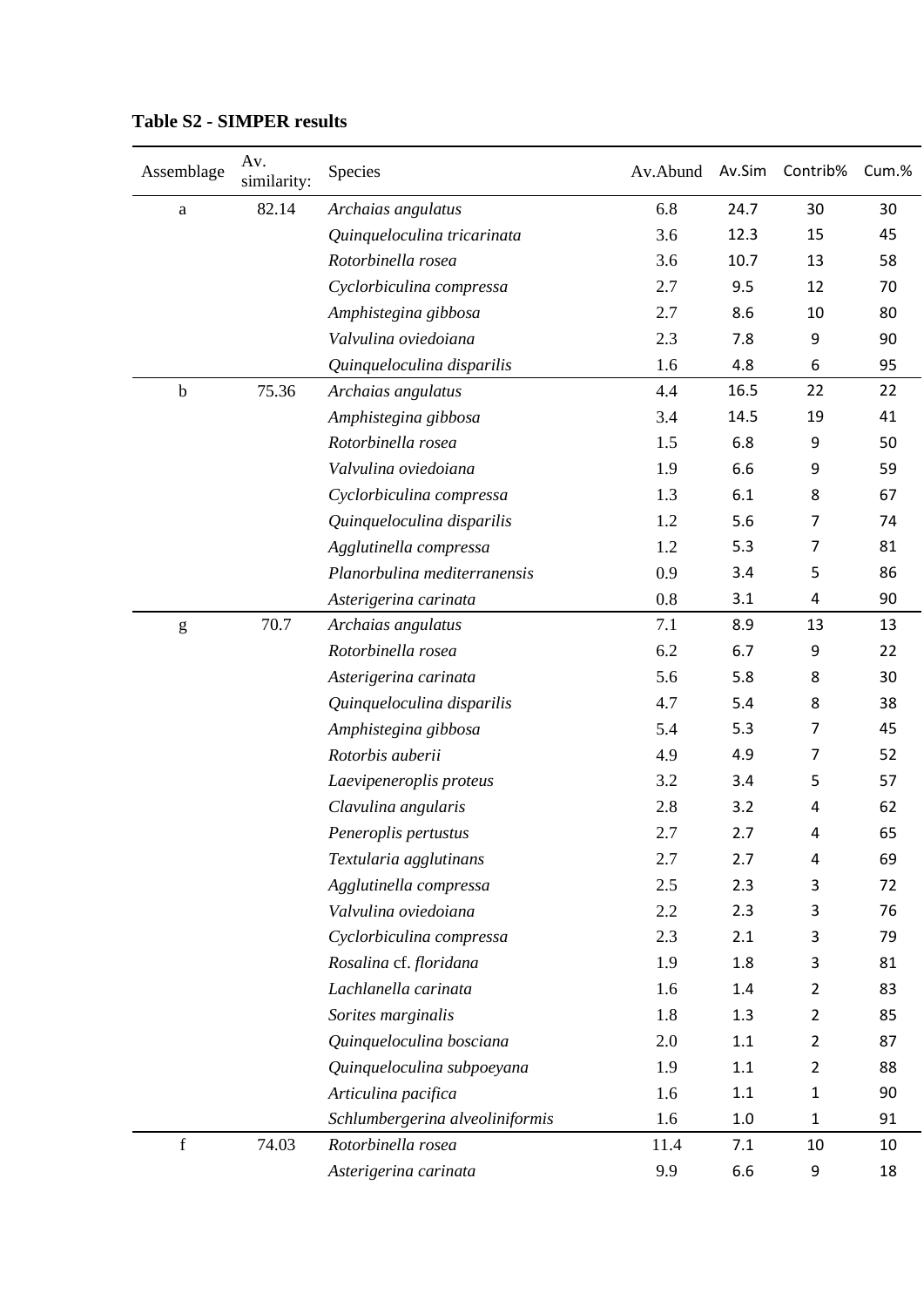|             |       | Archaias angulatus<br>Rotorbis auberii | 8.8<br>8.0 | 5.5  | $\overline{7}$ | 26 |
|-------------|-------|----------------------------------------|------------|------|----------------|----|
|             |       |                                        |            | 5.5  | $\overline{7}$ | 33 |
|             |       | Laevipeneroplis proteus                | 7.5        | 4.8  | 6              | 40 |
|             |       | Quinqueloculina disparilis             | 7.4        | 4.2  | 6              | 45 |
|             |       | Rosalina cf. floridana                 | 6.7        | 4.2  | 6              | 51 |
|             |       | Quinqueloculina bosciana               | 6.0        | 4.0  | 5              | 57 |
|             |       | Peneroplis pertustus                   | 6.1        | 3.9  | 5              | 62 |
|             |       | Textularia agglutinans                 | 5.4        | 3.7  | 5              | 67 |
|             |       | Articulina pacifica                    | 5.2        | 3.6  | 5              | 72 |
|             |       | Quinqueloculina subpoeyana             | 6.0        | 3.6  | 5              | 76 |
|             |       | Amphistegina gibbosa                   | 4.8        | 3.2  | 4              | 81 |
|             |       | Clavulina angularis                    | 5.3        | 2.4  | 3              | 84 |
|             |       | Miliolinella elongata                  | 6.2        | 2.4  | 3              | 87 |
|             |       | Sorites marginalis                     | 3.7        | 2.4  | 3              | 91 |
| $\mathbf e$ | 84.93 | Asterigerina carinata                  | 12.0       | 6.7  | $\bf 8$        | 8  |
|             |       | Trochulina sp                          | 10.3       | 5.8  | 7              | 15 |
|             |       | Sorites marginalis                     | 8.8        | 5.0  | 6              | 21 |
|             |       | Laevipeneroplis proteus                | 8.9        | 4.9  | 6              | 26 |
|             |       | Rosalina cf. R. floridana              | 8.3        | 4.6  | 5              | 32 |
|             |       | Rotorbis auberii                       | 9.2        | 4.4  | 5              | 37 |
|             |       | Quinqueloculina subpoeyana             | 9.0        | 4.3  | 5              | 42 |
|             |       | Peneroplis pertustus                   | 7.0        | 3.9  | 5              | 46 |
|             |       | Planogypsina acervalis                 | 8.6        | 3.9  | 5              | 51 |
|             |       | Quinqueloculina bosciana               | 7.4        | 3.9  | 5              | 56 |
|             |       | Agglutinella compressa                 | 6.5        | 3.5  | 4              | 60 |
|             |       | Articulina pacifica                    | 7.2        | 3.5  | 4              | 64 |
|             |       | Peneroplis planatus                    | 7.4        | 3.5  | 4              | 68 |
|             |       | Rotorbinella rosea                     | 6.2        | 3.5  | 4              | 72 |
|             |       | Archaias angulatus                     | 6.4        | 3.3  | 4              | 76 |
|             |       | Rosalina globularis                    | 5.5        | 3.1  | 4              | 80 |
|             |       | Quinqueloculina conf. Q.distorqueata   | 5.0        | 2.6  | 3              | 83 |
|             |       | Textularia agglutinans                 | 5.4        | 2.6  | 3              | 86 |
|             |       | Affinetrina quadrilateralis            | 4.6        | 2.4  | 3              | 89 |
|             |       | Cibicidoides sp                        | 4.8        | 2.4  | 3              | 92 |
| $\mathbf c$ | 66.01 | Archaias angulatus                     | 5.3        | 14.3 | 22             | 22 |
|             |       | Amphistegina gibbosa                   | 2.2        | 5.9  | 9              | 31 |
|             |       | Valvulina oviedoiana                   | 1.8        | 5.5  | 8              | 39 |
|             |       | Asterigerina carinata                  | 2.0        | 5.4  | 8              | 47 |
|             |       | Rotorbinella rosea                     | 2.5        | 4.9  | 7              | 55 |
|             |       | Quinqueloculina disparilis             | 2.1        | 4.4  | 7              | 61 |
|             |       | Rotorbis auberii                       | 1.3        | 3.9  | 6              | 67 |
|             |       |                                        |            |      |                |    |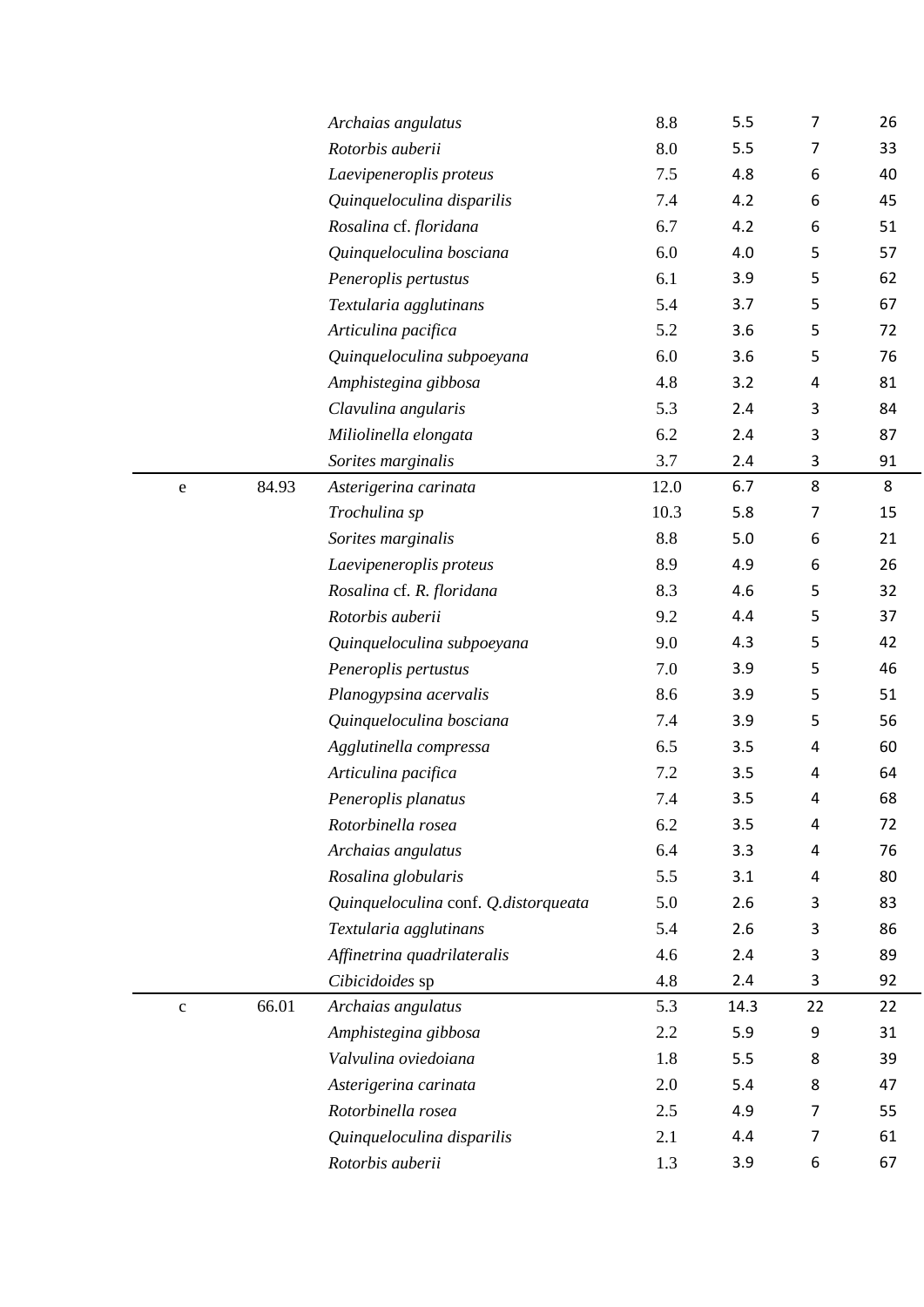|             |       | Cyclorbiculina compressa              | 0.9 | 2.7  | 4              | 71 |
|-------------|-------|---------------------------------------|-----|------|----------------|----|
|             |       | Rosalina globularis                   | 1.0 | 2.6  | 4              | 75 |
|             |       | Clavulina angularis                   | 0.9 | 2.3  | 4              | 79 |
|             |       | Rosalina cf. R. floridana             | 0.9 | 2.0  | 3              | 82 |
|             |       | Articulina pacifica                   | 0.7 | 2.0  | 3              | 85 |
|             |       | Quinqueloculina conf. Q. distorqueata | 1.1 | 1.9  | 3              | 88 |
|             |       | Lachlanella carinata                  | 0.9 | 1.7  | 3              | 90 |
| $\mathbf d$ | 70.26 | Rotorbinella rosea                    | 7.6 | 11.4 | 16             | 16 |
|             |       | Archaias angulatus                    | 4.6 | 6.9  | 10             | 26 |
|             |       | Cibicidoides sp                       | 3.0 | 4.3  | 6              | 32 |
|             |       | Sorites marginalis                    | 2.6 | 3.9  | 6              | 38 |
|             |       | Affinetrina quadrilateralis           | 2.6 | 3.9  | 6              | 43 |
|             |       | Quinqueloculina cf. berthelotiana     | 2.6 | 3.7  | 5              | 48 |
|             |       | Quinqueloculina carinatastriata       | 3.0 | 3.7  | 5              | 54 |
|             |       | Laevipeneroplis proteus               | 2.3 | 3.2  | 5              | 58 |
|             |       | Peneroplis pertustus                  | 2.4 | 3.2  | 5              | 63 |
|             |       | Miliolinella elongata                 | 2.0 | 3.2  | 4              | 67 |
|             |       | Quinqueloculina bosciana              | 2.4 | 3.1  | 4              | 72 |
|             |       | Trochulina sp                         | 2.3 | 2.9  | 4              | 76 |
|             |       | Lachlanella carinata                  | 1.7 | 2.6  | 4              | 80 |
|             |       | Pseudotriloculina linneiana           | 1.8 | 2.5  | 4              | 83 |
|             |       | Asterigerina carinata                 | 1.7 | 2.5  | 4              | 87 |
|             |       | Spiroloculina corrugata               | 1.6 | 1.7  | 2              | 89 |
|             |       | Textularia agglutinans                | 0.9 | 1.1  | $\overline{2}$ | 91 |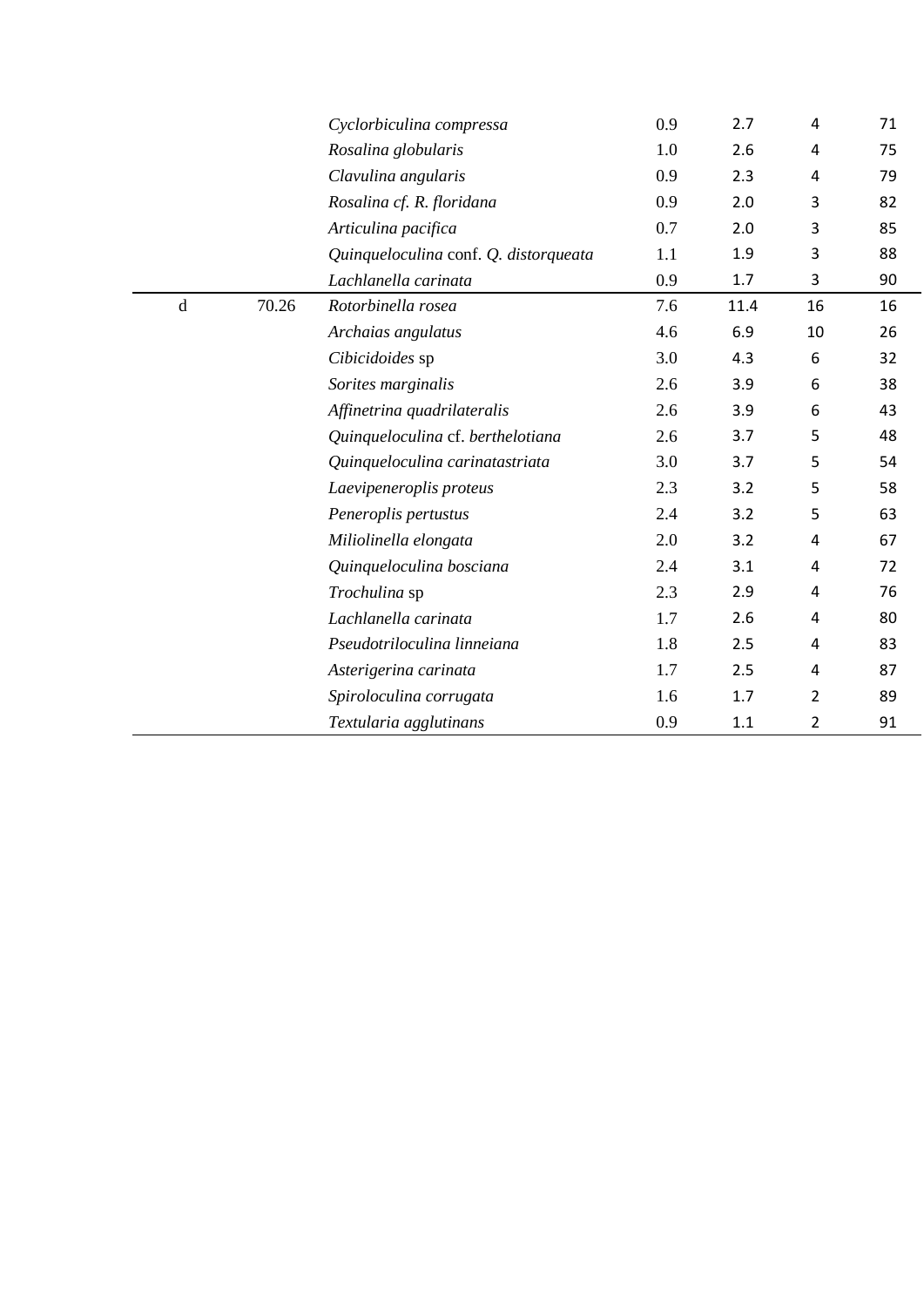| Sample<br>ID            | Dissolved<br>$\%$ | <b>Broken</b><br>$\%$ | S  | ${\bf N}$ | $\mathbf{J}^\prime$ | H'(loge) | Size |
|-------------------------|-------------------|-----------------------|----|-----------|---------------------|----------|------|
| $\mathbf{1}$            | 80                | 70                    | 19 | 114       | 0.62                | 1.8      | 0.83 |
| $\overline{c}$          | 80                | 64                    | 14 | 103       | 0.62                | 1.6      | 0.98 |
| 3                       | 85                | 80                    | 11 | 80        | 0.66                | 1.6      | 0.99 |
| $\overline{\mathbf{4}}$ | 79                | 75                    | 21 | 114       | 0.66                | 2.0      | 0.84 |
| 6                       | 78                | 36                    | 21 | 63        | 0.58                | 1.8      | 0.91 |
| $\boldsymbol{7}$        | 77                | 47                    | 32 | 36        | 0.67                | 2.3      | 0.94 |
| $8\,$                   | 69                | 37                    | 31 | 220       | 0.71                | 2.4      | 0.52 |
| 9                       | 62                | 35                    | 44 | 480       | 0.79                | 3.0      | 0.30 |
| 10                      | 68                | 41                    | 40 | 396       | 0.73                | 2.7      | 0.31 |
| 12                      | 64                | 38                    | 55 | 568       | 0.87                | 3.5      | 0.20 |
| 13                      | 61                | 34                    | 52 | 1092      | 0.86                | 3.4      | 0.15 |
| 14                      | 53                | 29                    | 68 | 1882      | 0.91                | 3.8      | 0.14 |
| 15                      | 52                | 27                    | 71 | 2167      | 0.91                | 3.9      | 0.15 |
| 16                      | 78                | 36                    | 29 | 112       | 0.67                | 2.3      | 0.59 |
| 17                      | 71                | 43                    | 35 | 68        | 0.66                | 2.3      | 0.76 |
| 18                      | 68                | 43                    | 52 | 56        | 0.79                | 3.1      | 0.55 |
| 19                      | 69                | 40                    | 47 | 307       | 0.80                | 3.1      | 0.31 |
| 20                      | 61                | 33                    | 58 | 460       | 0.84                | 3.4      | 0.25 |
| 21                      | 75                | 54                    | 42 | 211       | 0.65                | 2.4      | 0.24 |
| 22                      | 68                | 57                    | 32 | 139       | 0.72                | 2.5      | 0.30 |
| 23                      | 68                | 43                    | 37 | 138       | 0.80                | 2.9      | 0.21 |
| 24                      | 53                | 28                    | 44 | 189       | 0.85                | 3.2      | 0.13 |
| 25                      | 68                | 47                    | 42 | 400       | 0.80                | 3.0      | 0.17 |
| 44                      | 63                | 43                    | 53 | 225       | 0.81                | 3.2      | 0.50 |
| 45                      | 46                | 32                    | 57 | 1392      | 0.89                | 3.6      | 0.16 |
| 46                      | 51                | 28                    | 65 | 471       | 0.81                | 3.4      | 0.32 |

**Table S3 - Raw data of taphonomical, assemblage average test size and taxonomic metrics.**